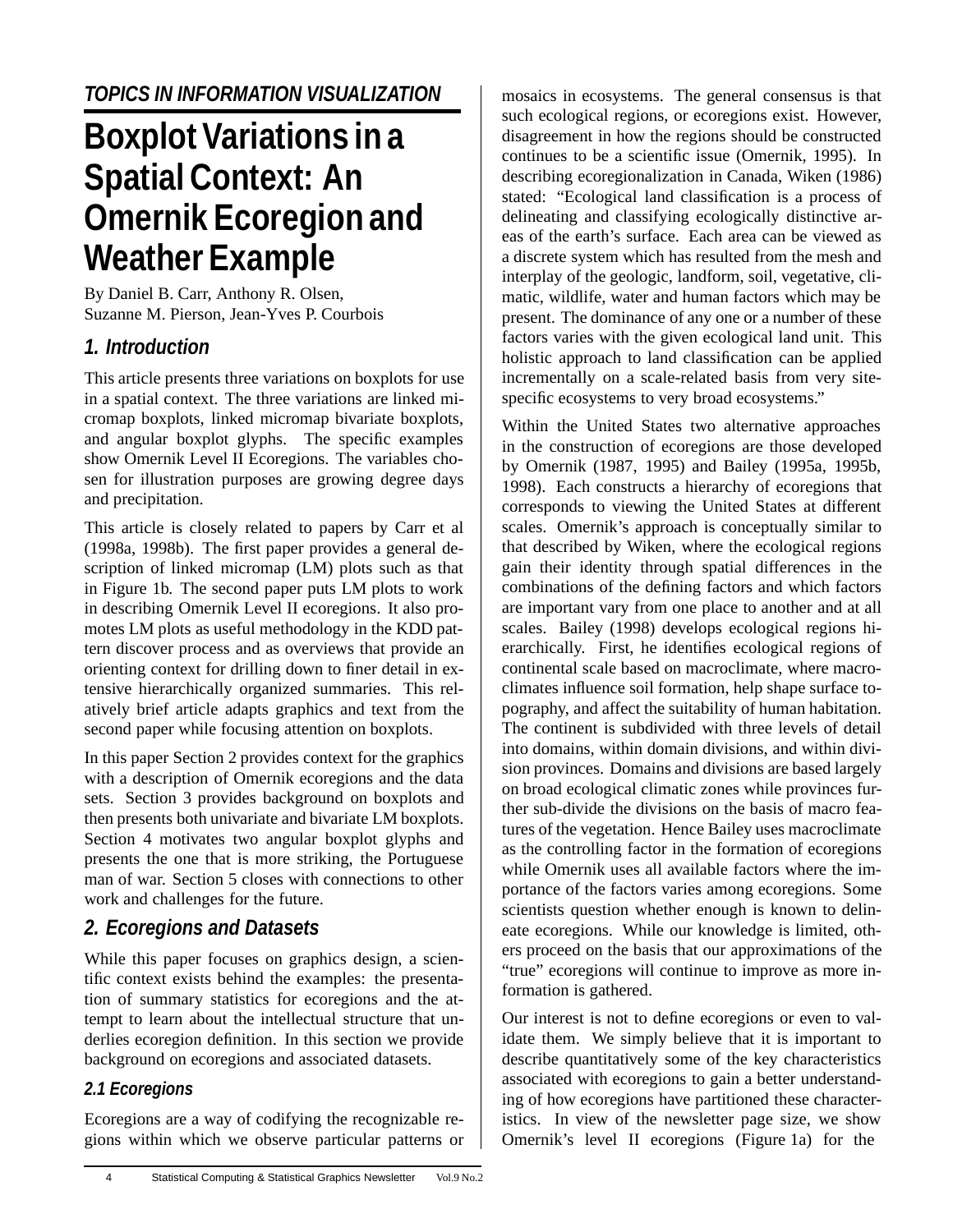

#### Figure 1. a=Omernik Ecoregions b=Linked Micromap Boxplots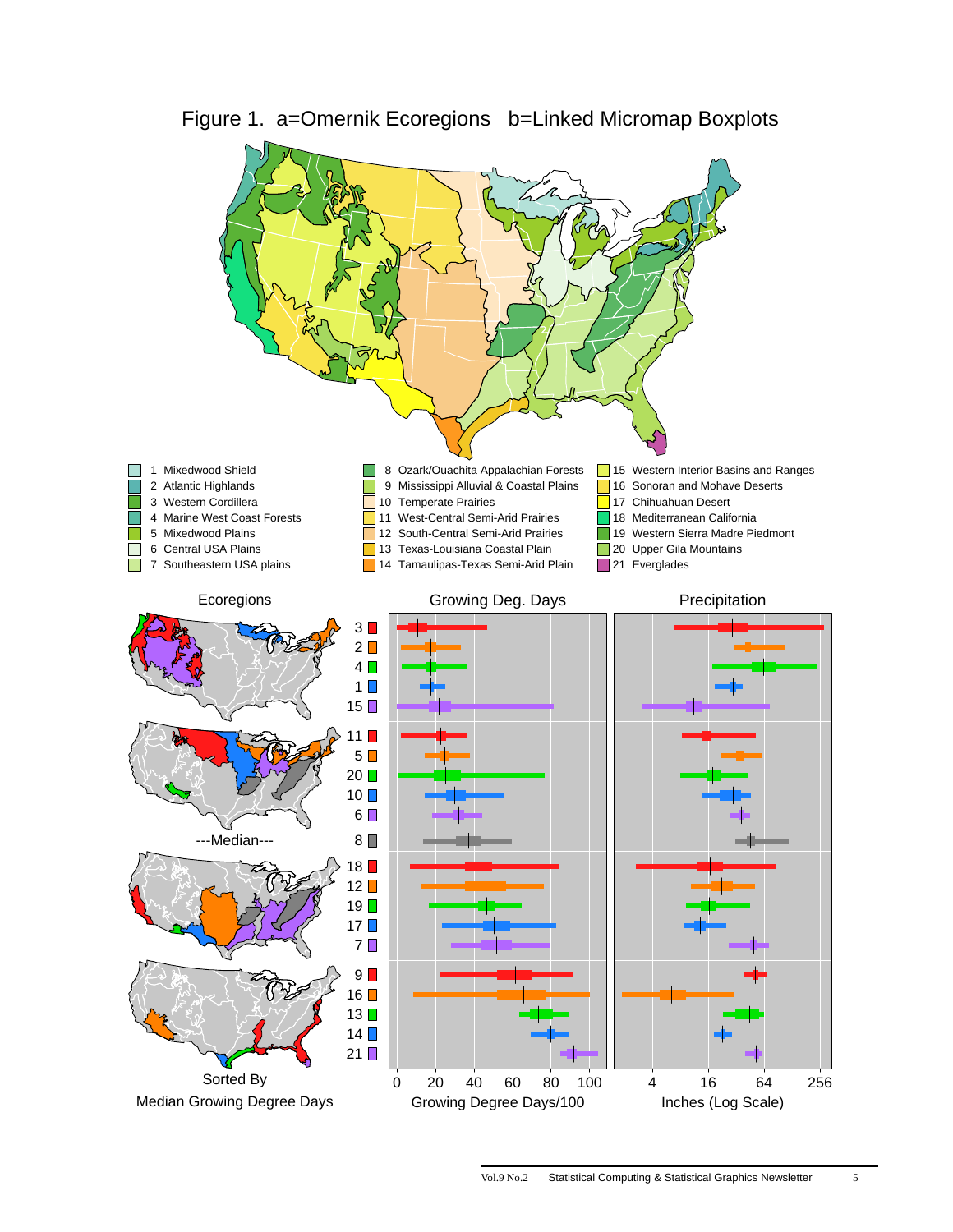

Figure 2: LM Bivariate Boxplots 1961-1990 Precipitation (x) versus Growing Degree Days/100 (y)

continental U.S. examples here. This coarse level of aggregation bothers some people, for example when they see the Mississippi Valley in the same ecoregion with the Southeastern seacoast and Cape Cod. Level III and level IV ecoregions are progressively finer partitions of North America and are much more homogeneous in terms of familiar variables.

#### **2.2 Data Sets**

The data sets used in our graphics are readily available. Substantial thought and processing was involved in producing the data sets. Thus this paper builds upon the work of others.

Ecoregion delineation depends on climate as a major forcing function. We use nationally consistent climate data sets developed using PRISM (Parameter-elevation Regressions on Independent Slopes Model). PRISM, described by Daly et al (1994), is an analytical model that uses point data and a digital elevation model (DEM) to generate gridded estimates of monthly and annual climatic parameters. PRISM models data from individual climate stations to a regular grid through locally weighted precipitation/elevation regression functions. Orographic effects on precipitation and other climate parameters are well known and are used to define the local regions. PRISM has been shown to out perform other common spatial interpolation procedures such as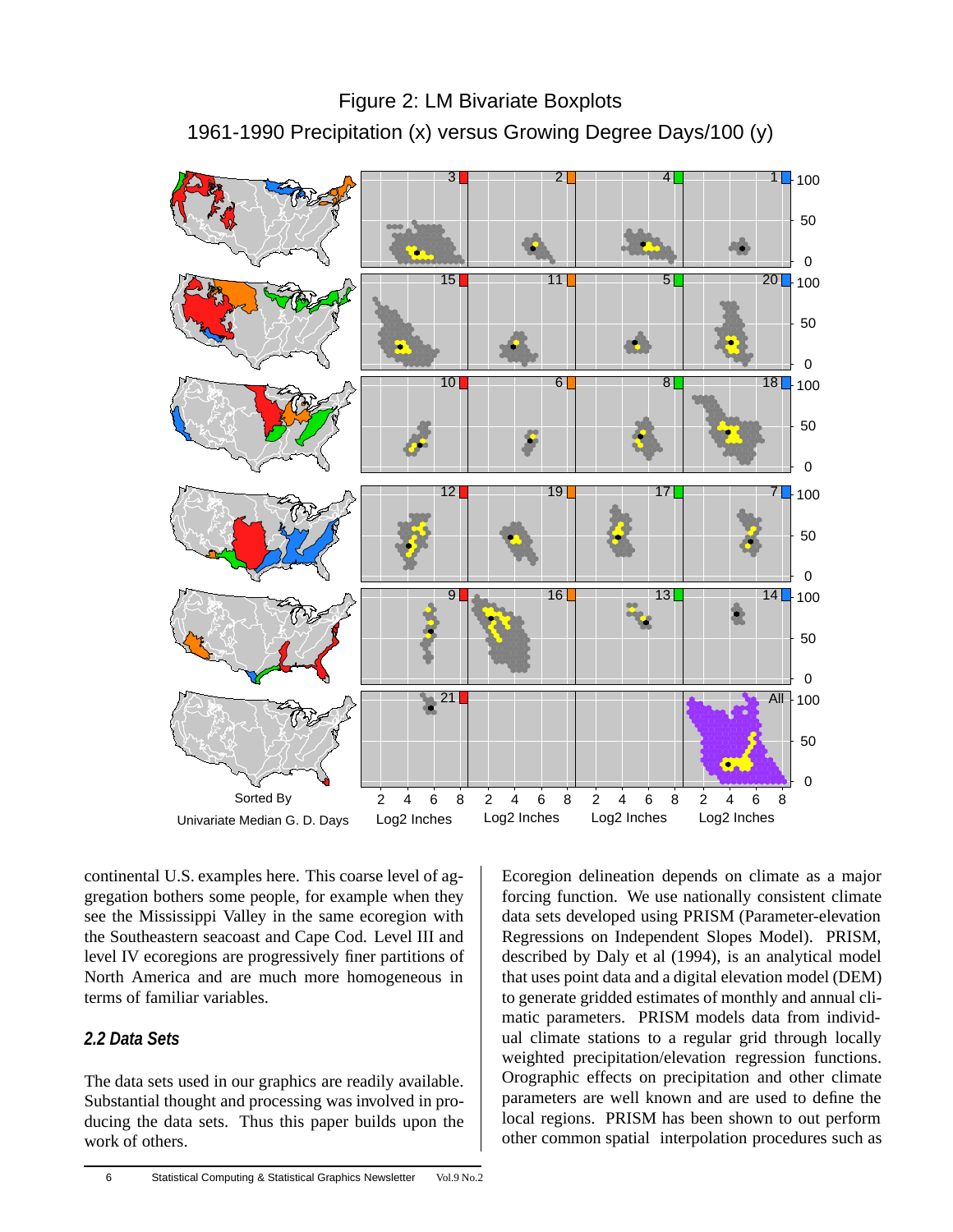kriging. The regular grid used is 2.5 minute by 2.5 minute latitude/longitude grid, i.e., a nominal 5 km by 5 km grid. For our purposes having a regular grid of climate data ensures that the entire area of an ecoregion is represented in any statistical summary we construct. PRISM data we use are based on 30-year normal climate data for 1961-1990. Key annual parameters investigated are mean temperature, temperature range, growing degree days, and total precipitation, and monthly precipitation. Further information on PRISM and the data sets can be found at www.ocs.orst.edu/prism/.

Figures 1 and 2 focus attention on just two PRISM variables, growing degree days and precipitation. The delineation of ecoregions depends not only on the annual characteristics of climate but also on seasonal characteristics. Thus monthly precipitation is important to study. As indicated above many variables such as elevation, land cover, and soils also relate to ecoregions. A dated visual summary of level II ecoregion land cover classes is available in Carr and Olsen 1996. (A few boundaries have changed.)

Figure 3 (page 10) in this paper concerns precipitation trends. The figure makes direct use of annual weather station precipitation data for the period 1961- 1996. The precipitation data (72 Mbytes) and weather station location descriptors (10.2Mbytes) are available from the National Climatic Data Center Web site www.ncdc.noaa.gov/ol/climate/onlye/ coop-precip.html#Files.

Our data processing classified weather stations into ecoregions. We used each station's most recent latitude and longitude (some change over time) to locate it in one of 672 polygons that define the Level II ecoregions in the continental U.S. We omitted stations that had fewer than 24 annual values over the 36 years. Some 4075 weather stations satisfied the criteria of being in an ecoregion and having sufficient annual values. We then calculated trend using Sen's slope, which is the median of slopes computed using all pairs of available years for each station. This provides an estimate that is little influenced by an occasional extreme value. The angular boxplot glyphs in Figure 3 represent variation in 36-year trends at different weather stations with the 21 Level II ecoregions.

## **3. LM Boxplots**

Figure 1b shows linked micromap univariate boxplots. We briefly discuss the basic LM plots elements: micromaps, linking labels, boxplots, and sorting. For more LM plot details see the previously mentioned papers.

The micromaps on the left are caricatures of level II ecoregions. The caricatures simplify the polygon boundaries and reduce the 672 polygons for the continental U.S. to 44 polygons. Arguments can be more for going even further and, for example, removing Cape Cod and the island in Lake Superior.

Omernik's Level II definition of ecoregions partitions the continental U.S. into 21 ecoregions. The long labels for the ecoregions appear in Figure 1a. Linking ecoregion name to location is difficult in Figure 1a. There are many ecoregions and some involve disjoint areas. The colors may be pleasant to view, but are not easy to discriminate. For most readers the colors do not have names, and this can make it much harder to remember the exact color that is to be found on the map. Plotting the ecoregion numbers on the map typically solves the memory problem, but serial search is still involved. With disjoint areas for the same ecoregion, finding one number does not mean the search task has been completed. The symbol congestion and search problem gets worse with Level III ecoregions.

Micromaps with color links provides a solution to the name and region linking problem. To find the polygons for Ecoregion 3 one simply looks for the red regions in the top micromap. The only difficulty concerns micromap caricatures with polygons so small that they do not reveal their color. The state map in Carr and Pierson 1996 enlarge small states to make sure their color is visible. In the current map caricature, Cape Cod (Ecoregion 9) is too small to reveal its color. The development of micromap caricatures involves compromise.

The use of integers as ecoregion labels is another compromise. Descriptive labels always have merit. However, in this and other examples involving more statistical summary columns, we choose to reserve space for the statistical graphics panels. The integer labels take up little space and become familiar with repeated usage.

The color rectangle as a part of the label can be dropped in Figure 1b because the boxplots provide the color. For those experienced with LM plots, dropping the line of colored rectangles simplifies appearance and complicates color linking only slightly. We retain the rectangles in the current context.

The boxplot or box and whiskers plot is a well-known distributional caricature that has now appeared in some grade school curriculum. However, the choice of summary statistics and the graphical representation are not universal (see McGill, Tukey and Larsen 1978; Frigge, Hoaglin, and Iglewicz 1989; Tukey 1993; and Carr 1994). Figure 1b shows a five number summary: the extrema, the 1st and 3rd quartiles and the median. An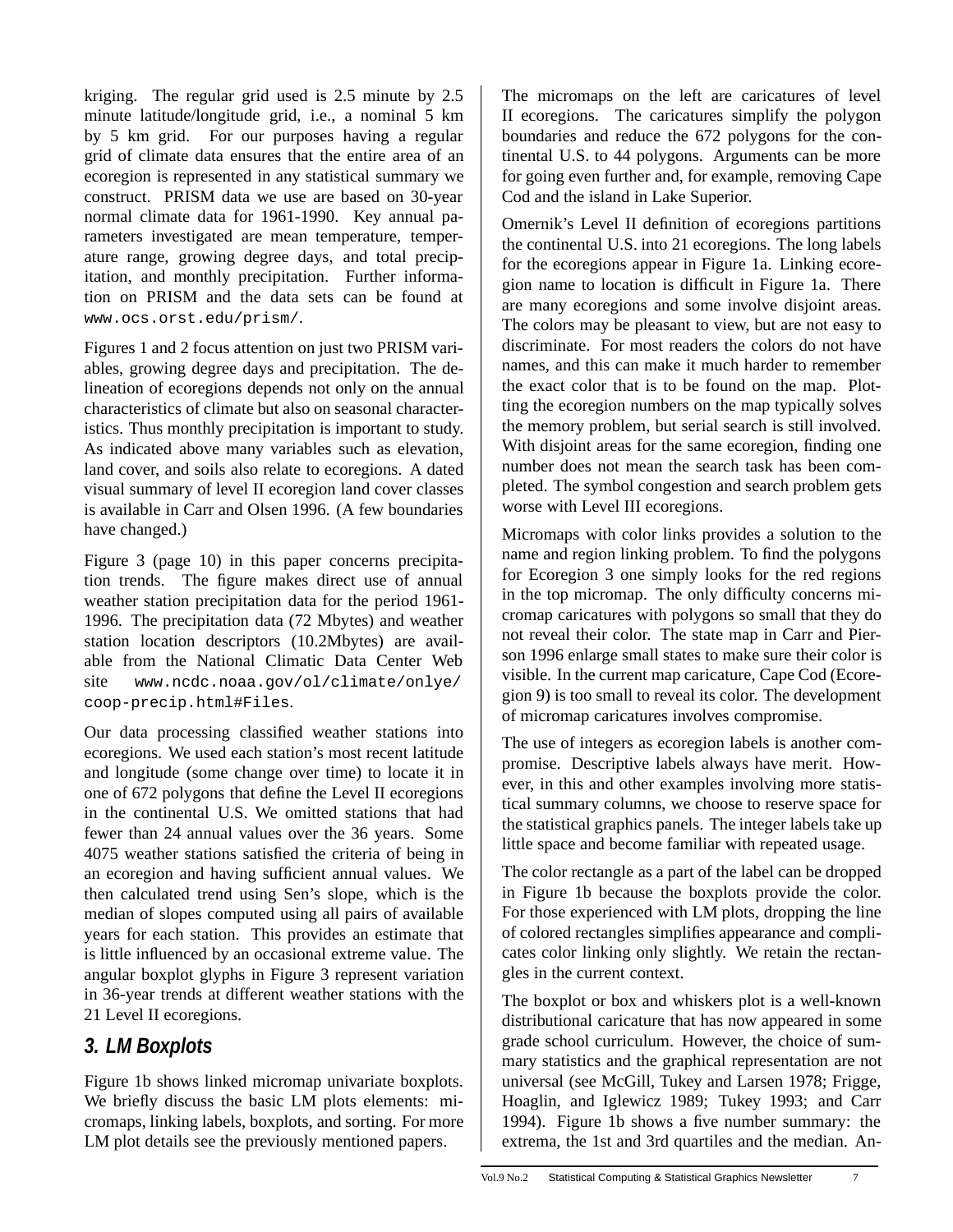other common choice represents adjacent values and outliers rather than just extrema. We note that the outlier portion of this choice does not scale well for large samples from thick tailed distributions. For example if estimates followed a t-distribution with 3 degrees of freedom roughly 2.75 percent of the estimates would be flagged as outliers on each end of the distribution. Outlier overplotting was problematic for precipitation in an alternative version of Figure 1b. When outlier overplotting is problematic a compromise caricature that we do not show uses adjacent values and adds an outlier dot for a maximum or a minimum that is not an adjacent value. The compromise uses a filled dot to indicate multiple outliers thus hiding the details of outlier multiplicity and location.

Our graphical representation follows the design of Carr (1994). That is, the thick rectangle extends from the 1st to the 3rd quartile, the thin rectangle extends to the extrema, and the vertical median line extends outside the thick rectangle. Comparison of adjacent medians can typically be based on the judgement of horizontal distance between line endpoints. Using dots for the median (Becker and Cleveland 1993) is a viable choice since the area symbol is easy to spot even though enclosed in a rectangle. However, the comparison of neighboring medians may not be as accurate since the direct distance between points is not the correct distance to judge.

The boxplot is suitable for describing a batch of data. The batch of data here reflects variation due to changing spatial location. However, one would like the items in a batch to be as comparable as possible. This is not the case here because the cells are defined using equal angle grids and not equal area grids. Carr et al (1997) question the use of equal angle grids in environmental sciences and in NASA's level 3 satellite products. They promote the use of discrete global equal area grids. While transformations can be made so the North Pole is not as wide as the equator, changing to equal area grids for reasons of comparability or polar modeling adds complexity and uncertainty. We choose to avoid the complexity of regridding the data for this article on boxplots. A consequence is that in large north to south ecoregions, such as Ecoregion 9, the northern portion is over represented in the boxplot due to smaller area grid cells. If the North is cooler than the South the growing degree day percentiles will be shifted a bit toward cooler values.

The notion of growing degree days many not be familiar, but the calculation is straight forward. If the average daily temperature is over 50 degrees Fahrenheit, the day counts. The degrees accumulated for each day that counts is the average daily temperature minus 50 degrees. As a calibration case suppose a grid cell in Florida had a daily average value of 75 degrees, each day for the whole year. The growing degrees days would then be  $365 * (75-50) = 9125$ . To provide easier to remember two digit numbers, the scale for Figure 1b shows growing degree days divided by 100.

The precipitation data for Figure 1b has a thick right tail. A logarithmic transformation helps to pull in the tail, and provides better resolution for small precipitation values. The choice here was to use log base 2, since powers of 2 are familiar to many scientists (see Cleveland 1985).

Sorting helps to bring out patterns in LM plots. Carr and Olsen (1996) discuss sorting methods and show ecoregion examples. In Figure 1b sorting by increasing growing degree days arranges the ecoregions in the micromap panel sequence so that northern ecoregions tend to appear in the top panels and southern ecoregions appear in the bottom panels. This matches common expectation. Some of the north to south anomalies, such as Ecoregion 20, are easier to understand when elevation boxplots are included. While pattern details may be well-known to experts, those new to the field may delight in seeing patterns that confirm their limited knowledge and in finding anomalies. As an interpretation reminder, the patterns in growing degree days refers to the thirty year average and not to a particular day or year.

Sorting Figure 1b by increasing precipitation reveals a strong West to East pattern. With the exception of Ecoregion 4 that contains the Pacific Northwest rain forest, the high precipitation is in the East. A plot is available on our Web site.

The juxtaposed plots make it tempting to look at the growing degree day and precipitation medians to see if there is a relationship. The first impression is that if there is a relationship, it is weak. Of course juxtaposed univariate plots, such as bar plots, dot plots or boxplots, provide a poor way to look for a functional relationship even if one variable is sorted. While perhaps unknown to popular press, the scatterplot provides the standard for assessing a functional relation between two variables. We omit this scatterplot and proceed to represent the bivariate data for all grid cells and not just the univariate medians.

The current application with 481,475 grid cells warrants the use of density estimation as part of the graphic representation process. Scott (1992) provides methods for both density estimation and graphical representions that emerged from years of research with binning and other density estimation methods. Proponents of binning for dealing with large data sets also include Carr et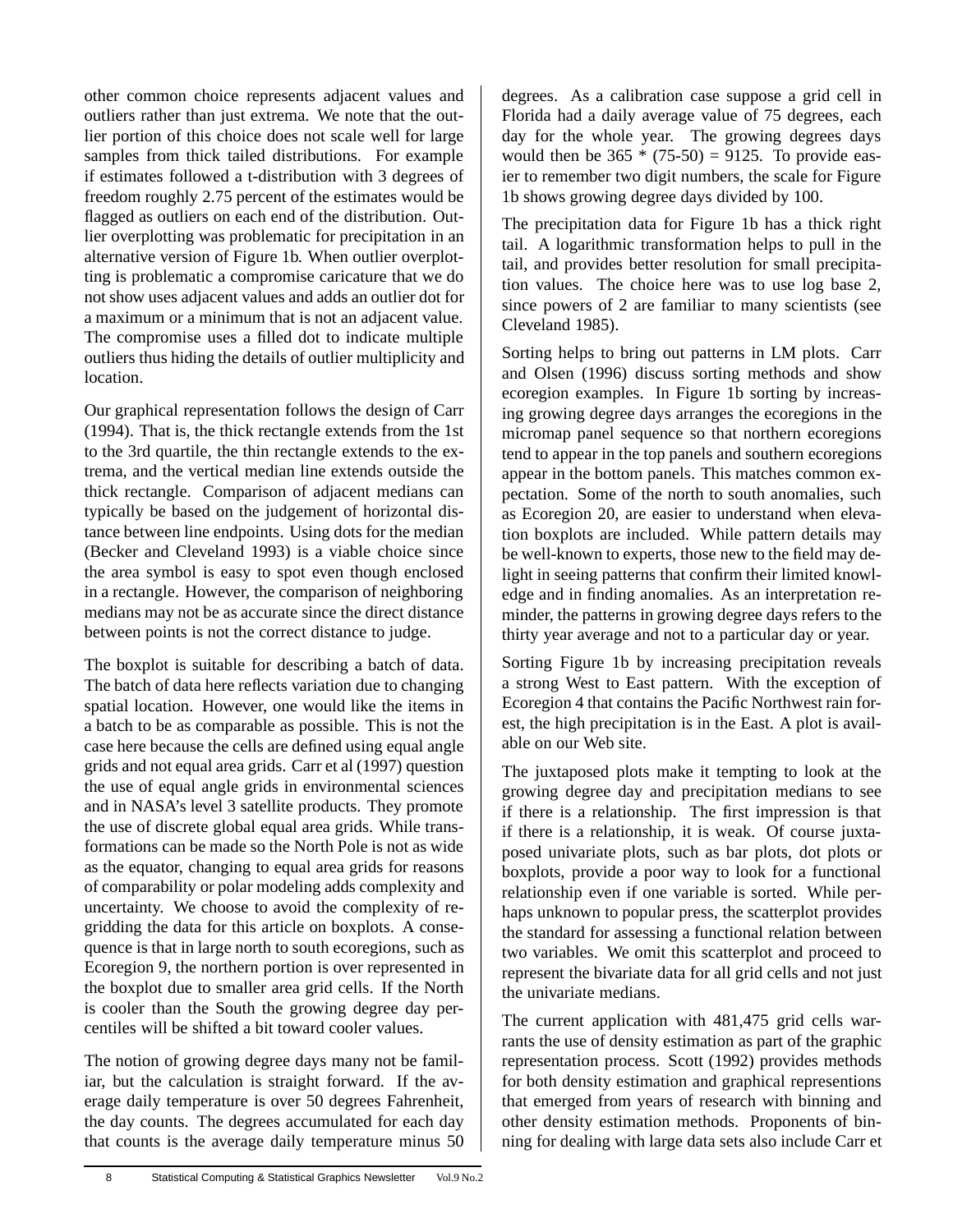al (1987). Their space-time example included point in polygon selection on a map to defined two subsets, representation of density differences in a scatterplot matrix, and a representation of a temporal mismatch. Bivariate binning methods scale well in the number of cases. Carr (1998) shows a scatterplot matrix representing over billion point pairs. Such density estimates can vary over many orders of magnitude. Appreciating the density surface details is not necessarily a trivial task. For an overview we seek something far simpler and turn to a bivariate boxplot.

Chances are that many people have proposed bivariate boxplots. So far bivariate boxplots have not seemed to catch on, likely due to lack of promotion. Possibly disagreement on details is behind this lack of promotion. Certainly there are issues concerning what generalization is most appropriate for the 1st, 2nd, and 3rd quartiles. (See Small [1989] concerning bivariate median options that were available years ago.) Perhaps it is better to show density modes and two alpha contours. Our attitude is to get on with the graphics. We illustrate the approach of Carr (1991) but are quite willing to substitute other methods.

Carr (1991) binned the data using hexagon grids to speed the processing. He directly used the high density cells containing 50 percent of the data in place of the interquartile range. To obtain a median he smoothed the high density cells (an optional step), and then eroded the cells using gray level erosion. The gray level erosion process removes counts from the cells proportional to exposed surface area. The last cell eroded provides location of the median in the binned density representation.  $(S-PLUS^{TM})$  now provides the needed tools for hexagon grids.) This simple procedure generalizes to other regular grids in two and higher dimensions. With translucence or the see through contour representations in Scott (1992), showing 3-D boxplots is not a problem.

If one were to use the 50% high density region in univariate boxplots rather than the interquartile range, comparison becomes harder because the high density region can be disjoint. Carr (1991) addresses the increased difficulty of comparison in the bivariate context by developing a difference plot. Cells in two gray levels distinguish the two mismatched portions of the high density region. An arrow shows the change in the median. The example interleaves difference plots between bivariate boxplots in an age and sex conditioned twoway layout of bivariate boxplots. With more space we could interleave the bivariate difference plots in the linear sequence shown in Figure 2.

Figure 2 shows a bivariate boxplot of the combined data

in the lower right corner. The purple shows the support of the bivariate pairs, (30-year average precipitation on a log scale, 30-year average growing degree days). The yellow cells are the 50% high density cells and the black cell is the median cell. The positive trend of the high density cells contrasts strongly to the negative slope suggested by the region of support. The latter is all one would see in an overplotted view. How useful it is to study this aggregate plot can be argued. Scientists tend to be interested in detail. When scientists see a plot splitting into non-homogeneous pieces as in Figure 2 they naturally want to study the pieces. Nonetheless overviews are often valuable for providing a frame of reference as one approaches the pieces.

We mention several patterns in Figure 2, but the existence of Level IV ecoregions suggests that scientists would prefer to focus attention on more highly stratified ecoregion views. Already suggested was the fact the variation of individual ecoregions is generally much smaller than that of the composite. The small amount of yellow in the Ecoregion plots indicates a high concentration of bivariate values within tight domains. Several boxplots suggest that they are mixtures of tight patterns. Few bear much resemblance to a bivariate normal distribution. A moderately elliptical exception, Ecoregion 10, shows no yellow so the cell with yellow overplotting black median dot contains over 50 percent of the observations. Panels 15, 18, and 16 (top to bottom order) catch the eye with relatively big bivariate support regions (gray) that have negative slopes. The high density yellow cells reflect the negative slopes as well. The high density cells in Region 16 show a bifurcation that motivates further investigation and suggests possible subdivision of the ecoregion. (Carr et al 1998b note that Region 16 is homogeneous in terms of land cover). Regions 10 and 9 show high positive slopes. This suggests that most of the variation is in terms of growing degree days and that growing degree days is not major factor in their definition. Note that both regions cover a large range of latitude. In general the growing degree day variation in the bivariate boxplot appears associated with latitude variation in the micromaps. This motivates putting growing degree days on the y axis.

Figure 2 uses the univariate growing degree days as the basis for sorting, but the micromap layout is different than in Figure 1. Due to the size of bivariate boxplots, Figure 2 shows four or fewer ecoregions per micromap. The vertical list of names and color links is absent since they are mostly redundant with the names and color tags in each bivariate boxplot panel. The list would clarify the bivariate boxplot order that is left to right, top to bottom. Careful comparison of bivariate median values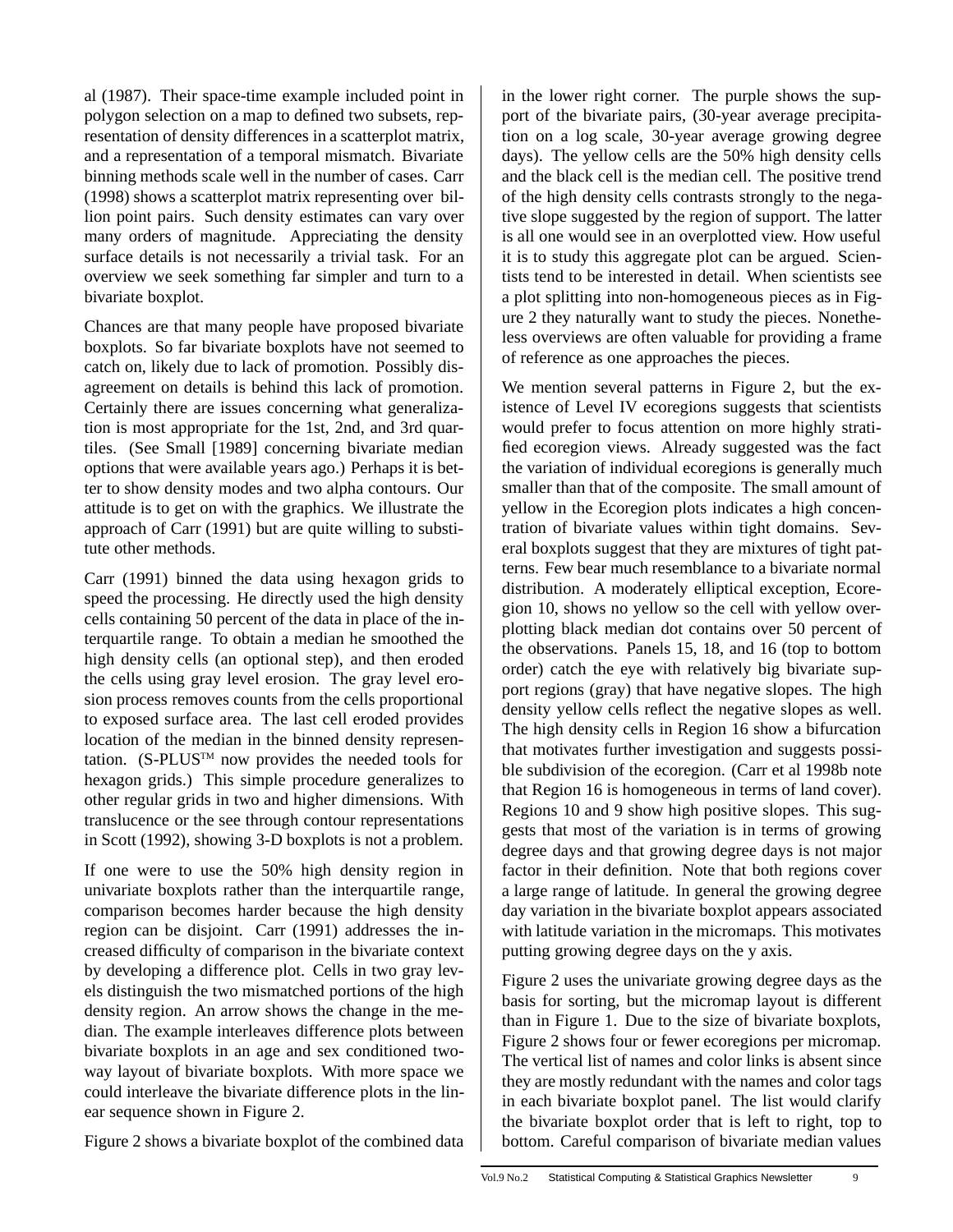for growing degree day values against the reference grid indicates the bivariate and univariate ranking are in reasonable agreement. Other sorting can bring out other patterns.

## **4. Angular Glyph Boxplots and a Precipitation Trend Example**

Carr and Pierson (1996) favored LM plots over choropleth maps in terms of representing statistical summaries more faithfully. Their reasons include better perceptual accuracy of extraction and easy visual representation of uncertainty. However, classed choropleth maps are not the only way to represent spatially indexed statistical summaries. Glyph plots provide a viable alternative for representing summaries so they deserve consideration. Carr et al (1998b) propose two angular glyph boxplots but illustrate only one. Figure 3 shows the more controversial glyph that we call the Portuguese man of war. The glyph extends the trend glyph design of Carr, Olsen, and White (1992). In their trend glyph design, ray angle represents the sulfate deposition trend and the straight edges of a circle sector represent 90 percent confidence bounds. A local scale, a circle with lines at regular angles, provides the basis for judging ray angles. We continually attempt to put Cleveland and McGills (1984) guidance concerning perceptual accuracy of extraction into practice. They promote representations that use position along a scale as being the best. Our encoding uses position along a scale, albeit an angular scale.

Figure 3: 1961-1996 Precipitation Trends Angular Boxplots For Stations Within Ecoregions

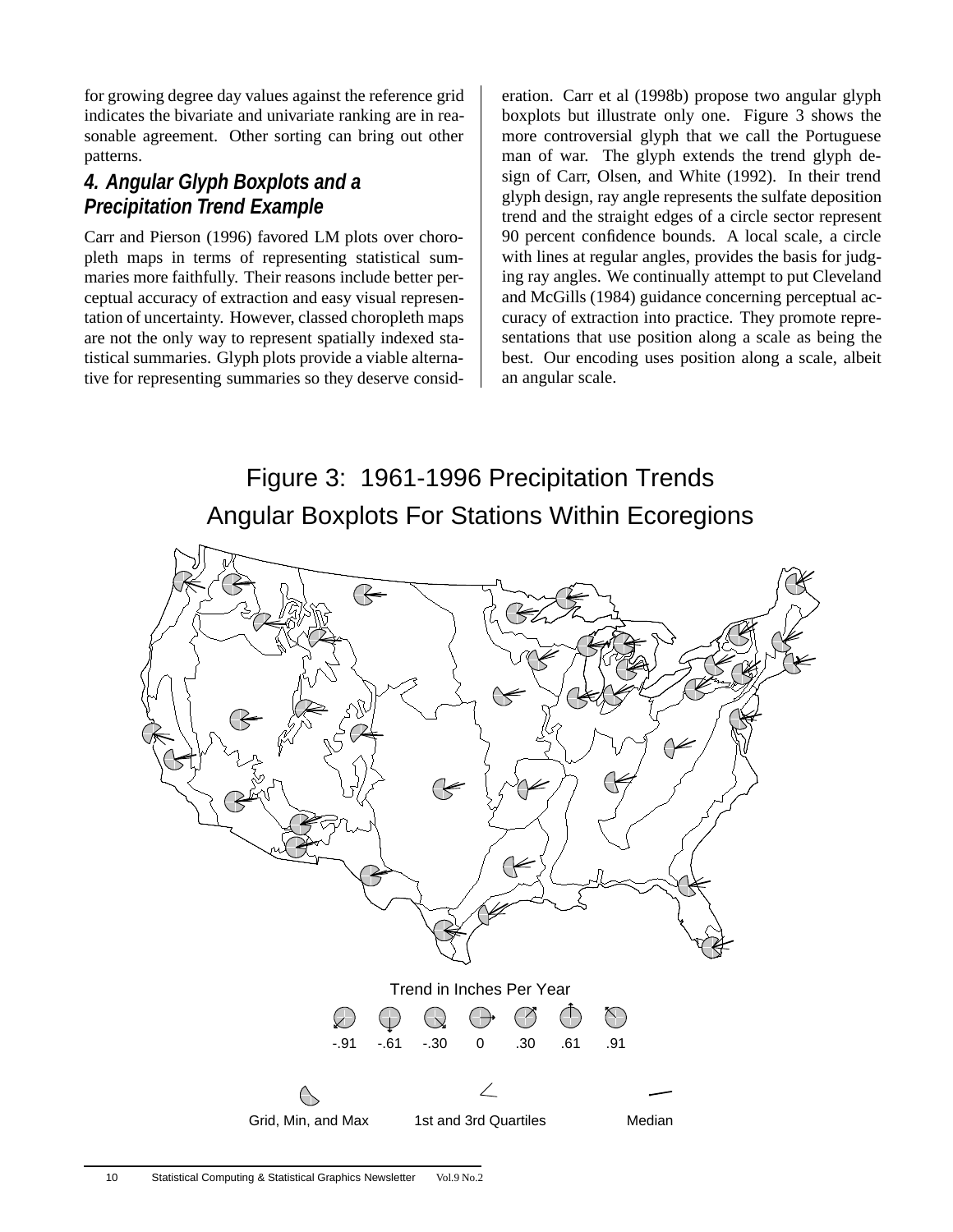Then boxplot glyph shown in Carr et al (1998b) uses the circle sector to represent the interval from first to third quartile. Two shorter length rays (but longer than the reference circle) encode the extrema. The Portuguese man of war glyph shortens the extrema rays to the length of the reference circle and cuts away the circle sector between extrema rays. As can be seen in Figure 3, the glyph also removes the arc between lines showing the first and third quartiles. The gestalt is striking. Some symbols are aligned and some twist. The departures from symmetry about the horizontal zero trend line and about the median line are clear. The gestalt is so striking that it may impede people looking at the detail. Also cutting away part of the reference circle makes it a bit harder to judge angles. Thus this Portuguese man of war glyph may lose in careful testing for perceptual accuracy of extraction.

The angular limits for the boxplot glyph in Figure 3 are from 135 degrees to 135 degrees. There is some advantage in restricting the limits to 90 degrees so, for example, the largest local y coordinate indicates the largest increase. The extension here is to increase angular resolution. The legend scale has limits of -.91 and .91 inches per year. This implies a change of roughly 32 inches over the 36 years. The scale is defined symmetrically so both extremes are not necessarily achieved. However, a study of the glyphs indicate that this is nearly so. Time series plots for individual stations confirm such substantial change.

The existence of multiple polygons for the same ecoregion complicates examination of Figure 3. The same glyph appears for each polygon that comprises a given ecoregion. This gives more visual weight to ecoregions with multiple polygons. If unequal visual weight is given, a more reasonable choice is to favor large area ecoregions. The glyph design itself could be modified to indicate the number of weather stations with each ecoregion.

Glyph plots have some problems. We have slightly revised the GIS-provided representative point for each polygon to eliminate glyph overplotting in Figure 3. Symbol congestion control becomes increasingly problematic as the number of polygons increase, for example with level III ecoregions. (The trend glyph plot in Carr, Olsen and White [1992] was restricted to a regular hexagon grid to control symbol congestion.) The glyphs provide a spatial overview, but in this gray level example do not connect strongly to ecoregions and their names. LM plots provide a strong summary to name connection and avoid multiple glyphs, placement and symbol congestion problems. Also the straight line

scale boxplot is a bit easier to assess than an angular scale boxplot. Still, the gestalt spatial impression of glyph plots has value.

#### **5. Connections and Future Challenges**

The article builds upon previous work by many people. Carr et al (1998b) cite many that inspired our development of LM plots. Our shortened list here includes Cleveland and McGill (1984), Cleveland (1985), Monmonier (1988, 1993), Tufte (1990, 1993) and Kosslyn (1994). Our scholarship in regard to bivariate boxplots is at best dated. We welcome references to the work of others and constructive comments about better designs.

The Splus script files we used to produce the graphics are available by anonymous ftp to galaxy.gmu.edu. The subdirectory is pub/dcarr/newsletter/boxplots. The contexts include the statistical summaries used in the graphics but not the prior data. For more information on the data or on algorithms such as gray level erosion in 3-D and 4-D please contact us directly. There is also a Web site, www.galaxy.gmu.edu/~dcarr/graphgall/ ecoregions/ecoregions.html that contains a growing number of Omernik level II and level III ecoregion examples.

We want to make a point relative to our first presentation (Olsen et al 1996) of Omernik ecoregions. The 4 x 8 foot poster example provided a beginning description of Omernik's Level III ecoregions. This poster included over one hundred micromaps, boxplots of ecoregion digital elevations and even Loveland's 8 million pixel map of 159 land cover classes for the continental U.S. (See Loveland et al 1995). While large highresolution graphics that integrate different views would seem to provide a powerful tool in the attempt to understanding large data sets, such graphics fall outside the mainstream. Today's emphasis is on Web graphics. Tufte (www.clbooks.com/nbb/tufte.html) comments that, "the problem with the Web is that it is low resolution in both space and low in time." As one way to appreciate this statement, note that a typical workstation monitor shows only 1024 \* 1280 pixels (roughly 1.3 million pixels). Thus without reducing resolution, Loveland's map requires over six complete screens. Something is lost in comparison to high quality printed maps. There is no denying the power of human computer interface methodology such as logical pan and zoom, but the challenge of large data sets and complex conceptual structures motivates use of all powerful tools including good old human pan and zoom of large high quality graphics.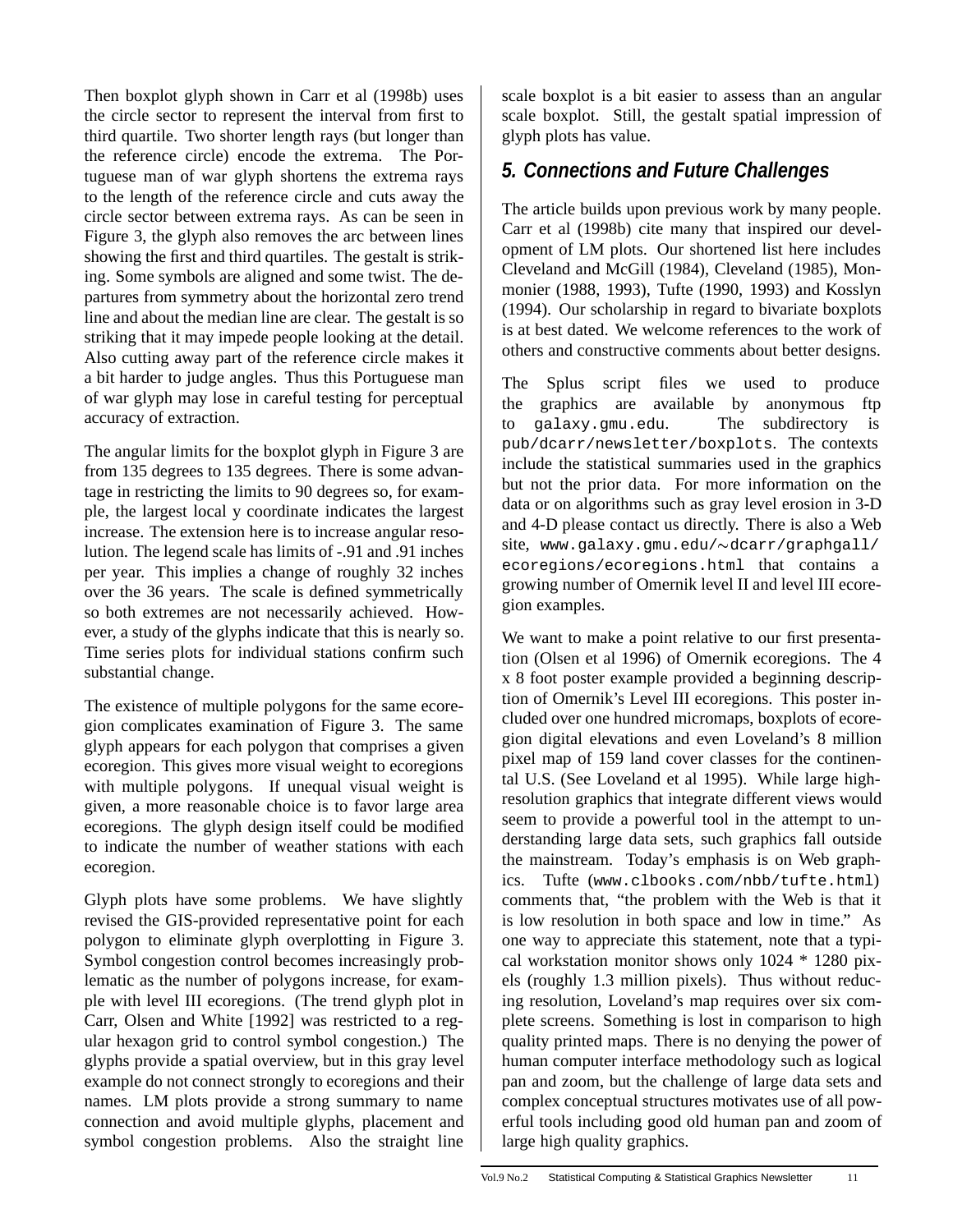The task of developing and presenting statistical overviews for massive data sets is a big challenge. The environmental science community has worked on the task longer than many disciplines. How does one represent environmental facts and knowledge? Two recent book length overviews, Stone et al (1997) and Wahlstrom, Hllanaro, and Maninen (1996), involved the work of many people, including in one case layout specialists and graphics designers. The integration of photographs, text, and statistical graphics serves as an inspiration. Our challenge is to learn when others have blazed the trail, to make the improvements when we see the opportunity and to adapt the methods to other applications. Perhaps an even harder challenge is to see the patterns in important data not collected and take action.

#### **6. Acknowledgements**

S-PLUS is a registered trademark.

EPA funded the majority of the work behind this paper under cooperative agreements No. CR8280820-01- 0 and No. CR825564-01-0. Additional federal agencies, BLS and NCHS, supported some facets of this work. The article has not been subject to review by BLS or NCHS so does not necessarily reflect the view of the agencies, and no official endorsement should be inferred. It has been subjected to EPA's peer and administrative review and approved for publication. The conclusions and opinions are solely those of the authors and are not necessarily the views of the Agencies.

#### **7. References**

Bailey, R.G. (1995a) "Description of the ecoregions of the United States," Misc. Publ. No. 1391 (rev.), USDA Forest Service.

Bailey, R.G. (1995b) *Ecosystem Geography*, Springer-Verlag, New York.

Bailey, R.G. (1998) "Ecoregions map of North America: Explanatory Note," Misc. Publ. 1548, USDA Forest Service.

Becker , R.A. and Cleveland, W.S. (1993) "Discussion of Grapical Comparison of Several Linked Aspects: Alternative and Suggested Principles," JCGS, Vol. 2, No. 1, 41-48.

Carr, D.B. (1991) "Looking at Large Data Sets Using Binned Data Plots," in *Computing and Graphics in Statistics*, eds. Buja, A. and Tukey, P., 7-39.

Carr, D.B. (1994) "A Colorful Variation on Boxplots," *SC& G Newsletter*, Vol. 5, No. 3, 19-23.

Carr, D.B. (1998) "Multivariate Graphics," *Encyclo. of Biostat.*, eds. Armitage, P. and Colton, T., Vol. 4, 2864-2886.

Carr, D.B. and Olsen, A.R. (1996) "Simplifying Visual Appearance By Sorting: An Example Using 159 AVHRR Classes," *SC& G Newsletter*, Vol. 7, No. 1, 10-16.

Carr, D.B., Olsen, A.R. and White, D. (1992) "Hexagon Mosaic Maps for Display of Univariate and Bivariate Geographical Data," Cartography and Geographic Information Systems, Vol. 19, No. 4, 228-236,271.

Carr, D.B., Olsen, A.R., Courbois, J.P., Pierson, S.M., and Carr, D.A. (1998a) "Linked Micromap Plots: Named and Described," *SC& G Newsletter*, Vol. 9, No. 1, 24-32.

Carr, D. B., A. R. Olsen, S. M. Pierson, and J. P. Courbois (1998b) "Using Linked Micromap Plots To Characterize Omernik Ecoregions," *Data Mining and Knowledge Discovery*, submitted.

Carr, D.B., Littlefield, R.J., Nicholson, W.L., and Littlefield, J.S. (1987) "Scatterplot Matrix Techniques For Large N," *JASA*, Vol. 82, 424-436.

Carr, D.B., Kahn, R., Sahr, K., and Olsen, A.R. (1998a) "ISEA Discrete Global Grids," *SC& G Newsletter*, Vol. 8, No. 2/3, 31-39.

Carr, D.B. and Pierson, S. (1996) "Emphasizing Statistical Summaries and Showing Spatial Context with Micromaps," *SC& G Newsletter*, Vol. 7, No. 3, 16- 23.

Cleveland, W.S. (1985) *The Elements of Graphing Data*, Wadsworth, Monterey, CA.

Cleveland, W.S. and McGill, R. (1984) "Graphical Perception: Theory, Experimentation, and Application to the Development of Graphical Methods," *JASA*, Vol. 79, 531-554.

Daly, C., Neilson, R.P., and Phillips, D.L. (1994) "A statistical-topographic model for mapping climatological precipitation over mountainous terrain," *Jour of Appl Meteorology*, 33, 140- 158.

Frigge, M., Hoaglin, D.C. and Iglewicz, B. (1989) "Some Implementations of the Box Plot," *The American Statistician*, 43,50-54.

Kosslyn, S. M. 1994. *Elements of Graph Design*, W.H. Freeman and Company, New York, NY.

Loveland, T.R., Merchant, J.W., Reed, B.C., Brown, J.F., Ohlen, D.O., Olson, P., and Hutchinson, J. (1995) "Seasonal land Cover Regions of the United States," *Ann of the Assoc of American Geographers*, Vol. 85, 339-355.

McGill, R., Tukey, J.W. and Larsen, W.A. (1978) "Variation of Boxplots," *The American Statistician*, Vol. 32, 12-16.

Monmonier, M. (1988) "Geographical Representations in Statistical Graphics: A Conceptual Framework" in *1998 ASA Proc of the Section on Stat Graphics*, 1-10.

Monmonier, M. (1993) *Mapping It Out*, University of Chicago Press, Chicago, IL.

Olsen, A. R., Carr, D.B., Courbois, J.P, and Pierson, S.M. (1996) "Presentation of Data in Linked Attribute and Geographic Space," Poster presentation, ASA Annual Meeting.

Omernik, J.M. (1987) "Ecoregions of the conterminous United States," *Ann Assoc Am Geographers*, Vol.77, 118-25.